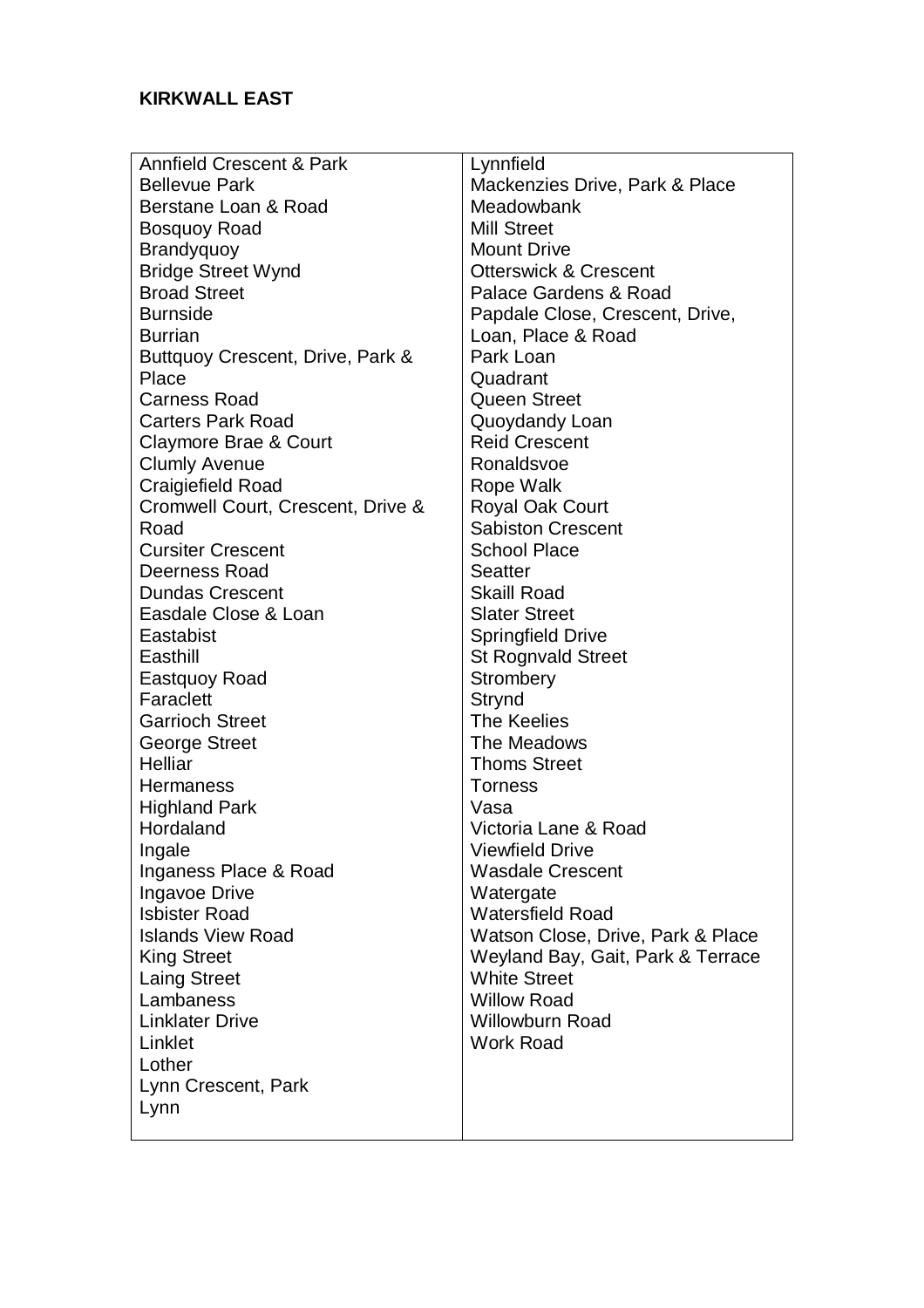## **STREETS WHICH ARE SPLIT**

 Bignold Park Road Clay Loan  $East Road$  Holm Road St Catherine's Place St Olafs Wynd Albert Street Broad Street Garden Street Victoria Street

## **KIRKWALL WEST**

| Andersquoy                  | Mounthoolie Lane & Place          |
|-----------------------------|-----------------------------------|
| Ayre Mills & Road           | Muddisdale Loan & Road            |
| <b>Berryhill Road</b>       | New Scapa Road                    |
| <b>Blackhill Road</b>       | <b>Nicolson Street</b>            |
| <b>Bloomfield Road</b>      | <b>Old Finstown Road</b>          |
| <b>Bridge Street Flats</b>  | Old Scapa Road                    |
| <b>Bridge Street</b>        | Orphir Road                       |
| <b>Broadsands Road</b>      | Orquil Road                       |
| <b>Burnmouth Road</b>       | Peerie Sea Loan                   |
| Castleyards                 | Pickaquoy Loan & Road             |
| Corse                       | Pier                              |
| <b>Craigie Crescent</b>     | Piperaquoy Drive, Road & Terrace  |
| <b>Crantit Park</b>         | Quanterness                       |
| Crantit                     | Queen Sonja Kloss                 |
| <b>Dykend Road</b>          | Quoybanks Crescent, Drive & Place |
| <b>Earl Sigurd Street</b>   | Royal Oak Road                    |
| <b>Earl Thorfinn Street</b> | Saverock                          |
| <b>Eunson Kloss</b>         | Scapa Court, Crescent             |
| Foveran                     | Scapa                             |
| Glaitness Park & Road       | <b>Shore Street</b>               |
| Grainbank                   | Sommerville Square                |
| Grainepark                  | Soulisquoy Loan & Place           |
| <b>Grainshore Road</b>      | St Magnus Lane                    |
| <b>Great Western Road</b>   | St Rognvald's Way                 |
| <b>Harbour Street</b>       | <b>Summerdale Drive</b>           |
| <b>Hatston Park</b>         | Sunnybank Road                    |
| Hatston                     | <b>Sutherland Court</b>           |
| <b>High Street</b>          | <b>Tankerness Lane</b>            |
| <b>Holm Branch Road</b>     | The Crafty                        |
| Hornersquoy & Lane          | <b>Union Street</b>               |
| <b>Junction Road</b>        | <b>Upper Crantit Road</b>         |
| <b>King Haakon Street</b>   | <b>Viking Place</b>               |